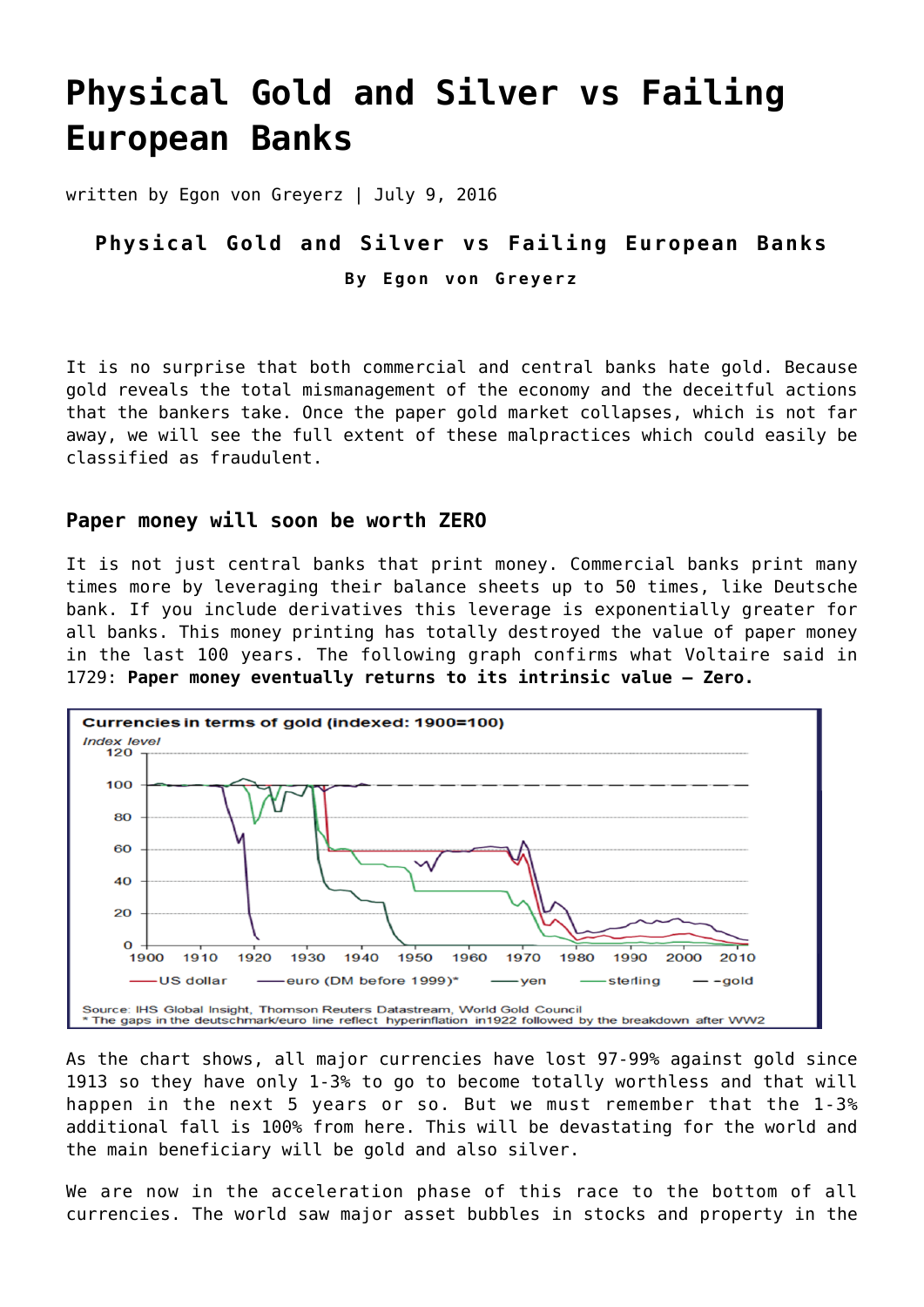late 1980s which led to the 1987 crash in stocks and the property crash of the early 1990s. The master of gobbledygook Greenspan then started his trickery in 1990 and lowered short term rates from 8% to 0% in 2008 (aided by helicopter Ben at the end), creating another bubble in stocks. At the same time the biggest and fastest credit expansion in world history started. Global credit increased from \$20 trillion in 1990 to around \$230 trillion today. But that is just the beginning because the world will soon embark upon the biggest monetary expansion in history which will lead to printing presses and computers turning glowing hot. In a final and futile attempt to save the world's financial system, governments will embark on a QE programme in the 100s of trillion and probably quadrillions of dollars. The ensuing hyperinflation will end in a deflationary implosion of all the bubble assets including stocks, bonds and property.

#### **The world's reserve currency – a liability backed by debt**

This extraordinary money printing that will destroy the world economy for a very long time to come has not been possible without leaving some corroborating evidence. In spite of manipulation and intervention in the gold market, gold has still been the best performing asset by a big margin in this century. Gold has outperformed all currencies since 2000. Just look at the chart below. The US\$ is down 80% against gold in the last 16 years.



The pound is down 82% in gold terms since 2000 and just this year, gold has gained 43% against a collapsing pound. Some badly managed economies have done even worse. The Argentinian Peso is down 99% in 16 years, the South African Rand down 92% and the Ruble 91%.

#### **Stocks – a poor investment in real terms**

Since governments are doing what they can to hide the mismanagement of the economy, very few people realise the total devastation of the value of paper money. Also most banks don't understand gold. Since they can't churn commission on physical gold, they are not interested in offering it to clients. Instead they are flogging stocks and funds on which they earn high commissions. And no bank will ever tell their client that in real terms,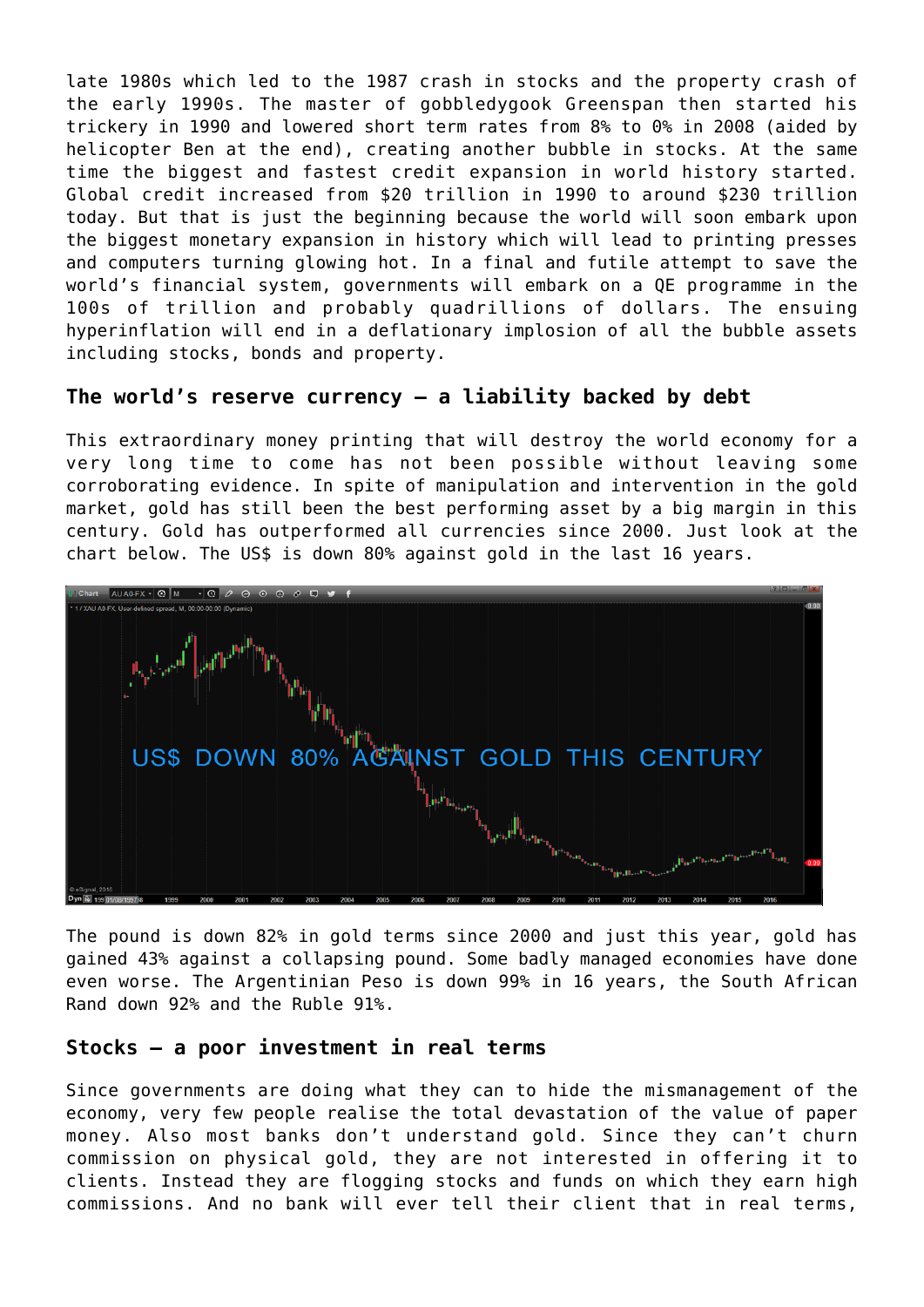stocks are doing very badly. Since the Dow is up 57% in nominal terms since 2000, very few investors realise that they have lost money in real terms. Measured in real terms like gold, stocks have had a terrible century with the Dow down a massive 68% since 2000 against gold. It is the same with all stock indices around the world. They are all down 60-85% already against gold and are on their way to an additional 70-95 % fall in the next 5-7 years. This is hard for most investors to fathom but it is the inevitable consequence of the most massive asset bubble in history.



As I expected, Brexit has become the catalyst that will trigger the fall of the world economy and the financial system. The EU elite is now desperate to stop the collapse of their monolithic bureaucracy based on the desire to rule Europe through their megalomaniac structures. They want to punish the UK and have declared that there will be no deal and no concessions. The problem they have is that the rest of the EU has much greater exports to the UK than the other way around. So whatever these unaccountable EU politicians say, there are a great number of people and companies in Europe dependent on exports to the UK and they are not going to let the elite stop them by creating unacceptable obstacles.

#### **European banks unlikely to survive**

But the biggest problem for the EU and the ECB is the European banking system which is on the road to perdition. In the period 2000 – 2016 the European banks have lost most of their value and it will be virtually impossible to avoid bankruptcy.

Let's just look at **the loss of stock market value** for some of the major European and US banks during this century: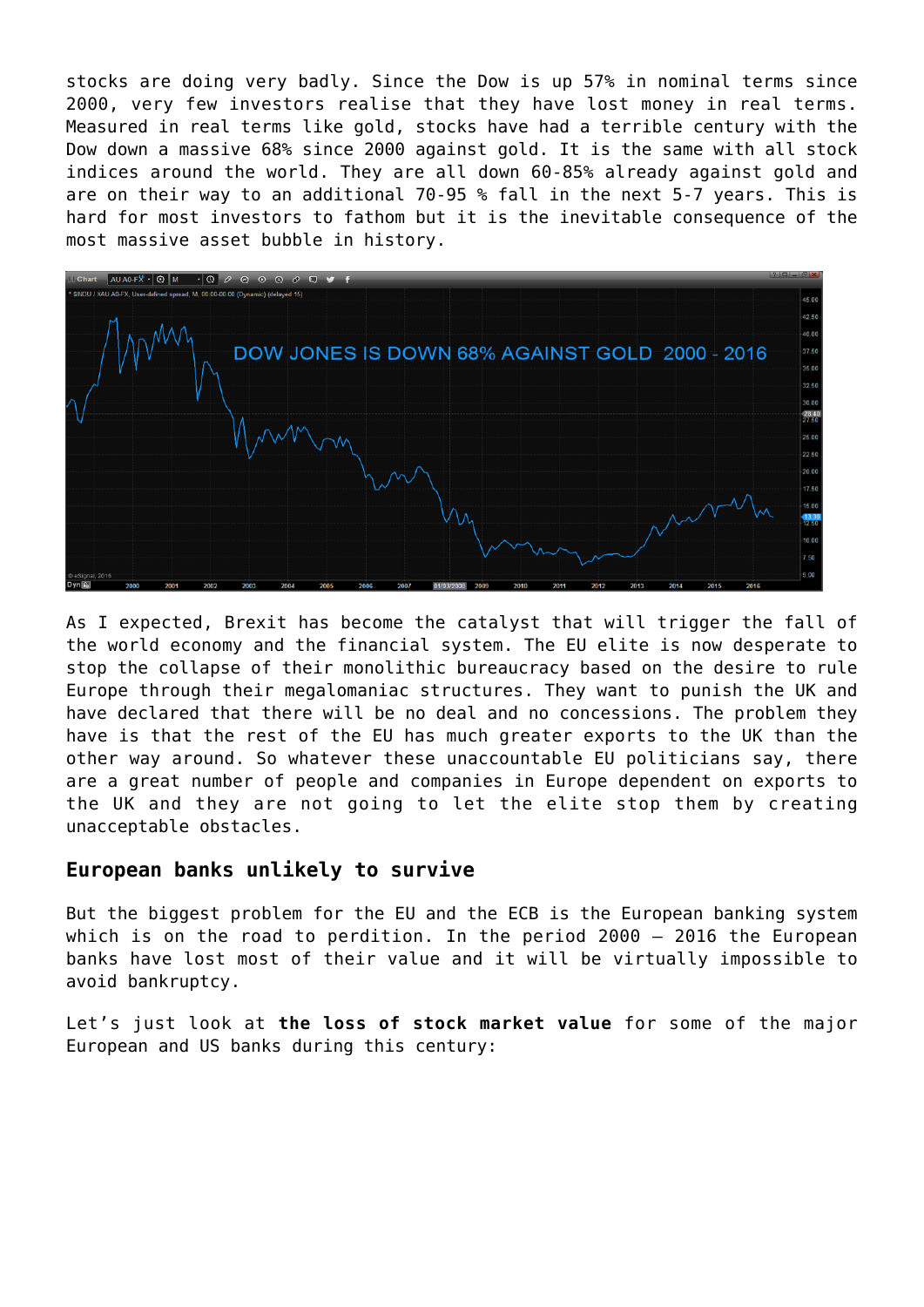| <b>ITALIAN BANKS</b>                                                     |                          |        | <b>UK BANKS</b>                                                   |                            |        |
|--------------------------------------------------------------------------|--------------------------|--------|-------------------------------------------------------------------|----------------------------|--------|
| <b>Unicredit</b><br><b>Intesa Sanpaulo</b><br><b>Banco Popolare</b>      | $-95%$<br>-99%<br>$-98%$ |        | <b>Barclays</b><br><b>RBS</b><br>Lloyds                           | $-98%$<br>$-98%$<br>$-92%$ |        |
| <b>FRENCH BANKS</b><br><b>Credit Agricole</b><br><b>Societe Generale</b> | -76%<br>$-87%$           |        | <b>SWISS BANKS (non EU)</b><br><b>Credit Suisse</b><br><b>UBS</b> | $-84%$                     | $-87%$ |
| <b>SPANISH BANKS</b><br>Santander<br><b>Bankia</b>                       | $-75%$                   | -99%   | <b>US BANKS</b><br><b>Bank of America</b><br><b>Citigroup</b>     | $-76%$<br>$-93%$           |        |
| <b>GERMAN BANKS</b><br><b>Deutsche Bank</b><br>Commerzbank               | $-88%$                   | $-98%$ |                                                                   |                            |        |

The above major 16 European and US banks have all lost between 75% and 99% of their value in the last 16 years. Anyone who has funds deposited with these banks should be really concerned because share price falls of these magnitudes can only have one outcome – BANKRUPTCY!

### **Unlimited QE next**

The inevitable failure of these banks might be deferred for a brief period with the unlimited money printing that will hit the world. But to add more debt will just add to the world's problems and will not the save the financial system. And since they are the biggest banks in these countries, no one should be under the illusion that other banks will survive. The whole financial system is totally interconnected and there is no bank which is exempt from what it likely to hit the financial system in the next few years.

For anyone who has invested in one of the above banks, just look at the graph below to see what difference real wealth preservation could have made:



A \$10,000 investment in Citigroup would today be worth \$3,000. On the other hand, \$10,000 invested into physical gold would today be worth \$48,000. If we go 4-7 years forward, the Citigroup investment will probably be worthless